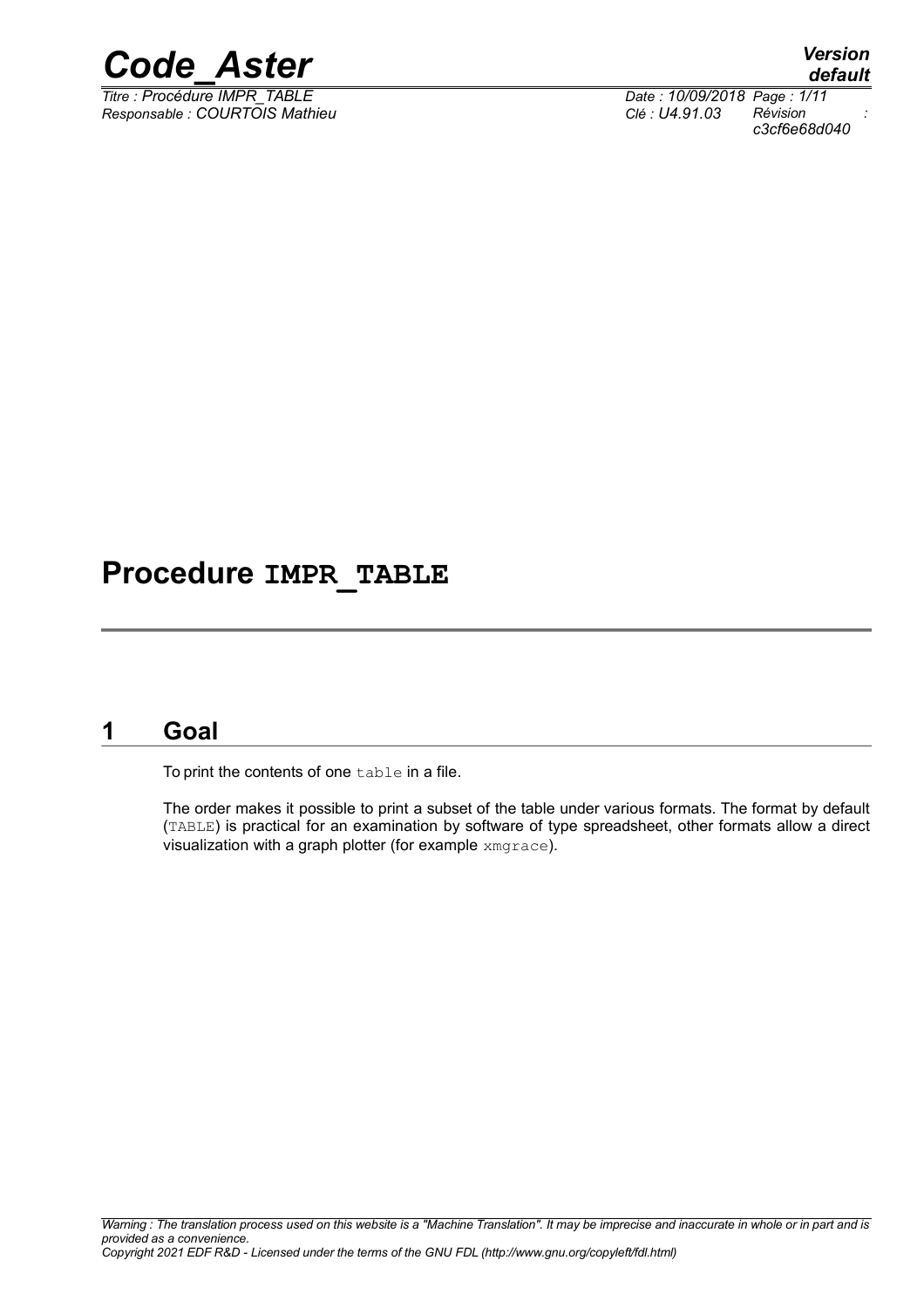$T$ *itre : Procédure IMPR\_TABLE*</u> *Responsable : COURTOIS Mathieu Clé : U4.91.03 Révision :*

*c3cf6e68d040*

## **2 Syntax**

```
IMPR_TABLE (
      \begin{array}{ll}\n\bullet & \text{TABLE} = & \text{matchle} \,, \\
\Diamond & \text{TIME} & = \text{title} \,,\n\end{array}
\begin{array}{ll}\n\bullet & \text{[tabl -*]} \\
\bullet & \text{[1 Kn]}\n\end{array}\begin{array}{lll} \Diamond & \text{TIME} & = \text{title,} \\ \Diamond & \text{UNIT} & =/ \text{links,} \end{array}=/links, [1]/8,
      # 1. choice of the lines to be printed:
      \Diamond FILTER = (_F ( \blacklozenge NOM_PARA = para, [KN]<br>\Diamond / CRIT COMP = /'EQ', [DEFECT
                           / CRIT COMP = /'EQ', [DEFECT]
                                                /'',
                                                /'LT',
                                                /'WP',
                                                /'IT',
                                                /'GE',
                                  \sqrt{} VALE I = ival, [1]\angle VALE<sup>K</sup> = kval, [KN]
                                   / / VALE = rval, [R]<br>/ VALE C = cval,
                                      / VALE C = cval, [C]◊ | PRECISION = / prec, [R8]
                                                       / 1.0D-3, [DEFECT]
                                      | CRITERION = / 'RELATIVE',[DEFECT]
                                                      / 'ABSOLUTE',
                           / CRIT COMP = /'MAXIMUM',
                                                /'MAXI_ABS',
                                                /'MINI',
                                                /'MINI_ABS',
                                                /'VACUUM',
                                               /'NON_VIDE',<br>'REGEXP',
                           / CRIT COMP =\bullet VALE K = kval, [KN]
                    ),),
      # 2. choices of the columns to be printed:
      ◊ NOM_PARA = will lpara,
   [l_Kn]
      # 3. choices about the lines to be printed:
      \Diamond SORTING = (F ( \blacklozenge NOM PARA = will lpara,
      [l_Kn]
                    \Diamond ORDER = / 'GROWING' , [l_Kn]
                                         / 'DECREASING', 
                 ),),
      # 4. choices of the formats of impression:
      ◊ FORMAT = / 'TABLE', [DEFECT]
                        / 'ASTER',
                        / 'NUMPY',
                        / 'XMGRACE',
                        / 'AGRAF',
                        / 'TABLEAU_CROISE',
      ◊ PAGINATION = lpagi, [l_Kn]
      \Diamond FORMAT R = / 'E12.5', [DEFECT]
                           / forms,
      ◊ FORMAT_C = / 'MODULE_PHASE', [DEFECT]
                           / ' 'REEL IMAG',
```
*Warning : The translation process used on this website is a "Machine Translation". It may be imprecise and inaccurate in whole or in part and is provided as a convenience.*

*Copyright 2021 EDF R&D - Licensed under the terms of the GNU FDL (http://www.gnu.org/copyleft/fdl.html)*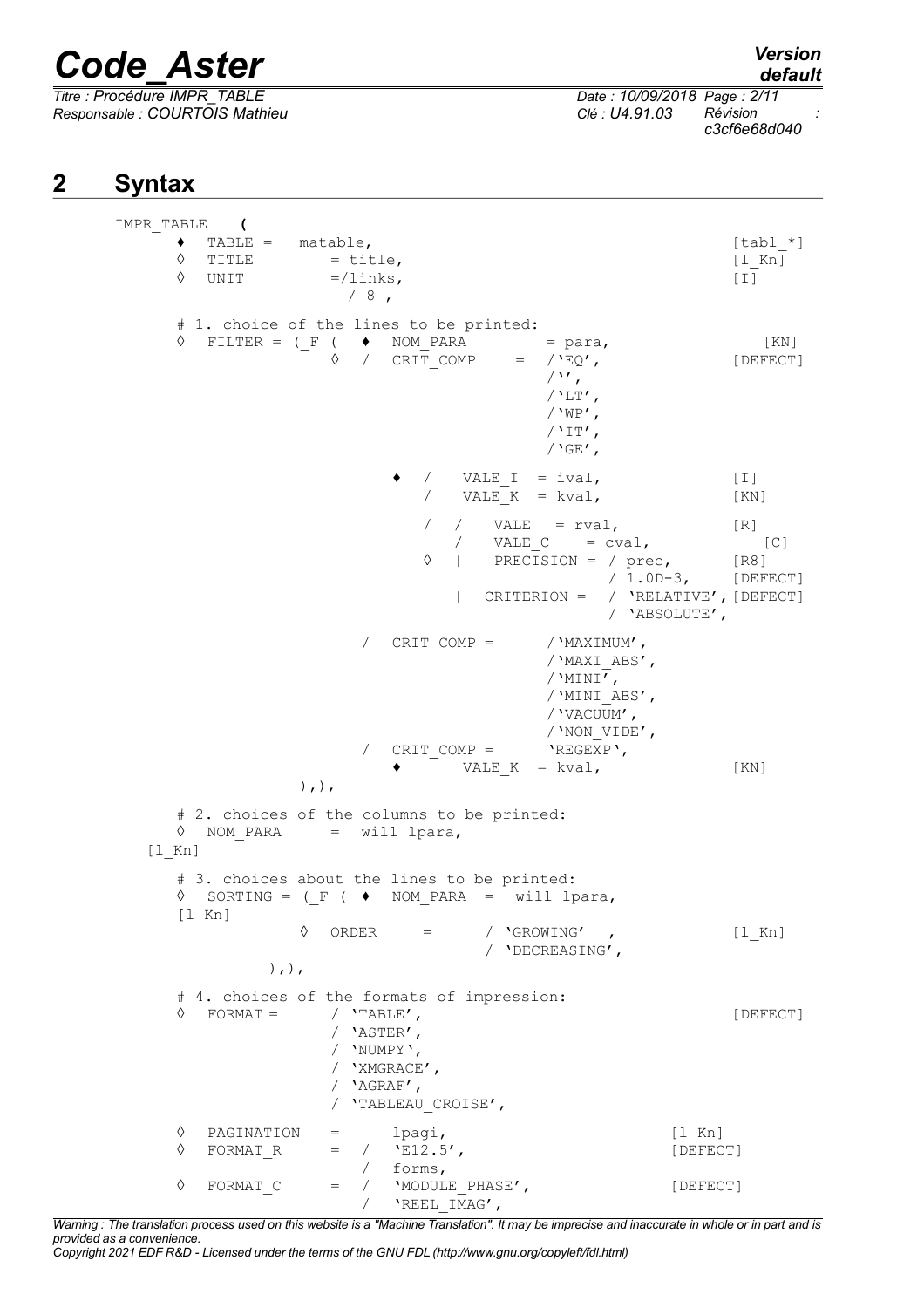*default*

*c3cf6e68d040*

## *Code\_Aster Version Titre : Procédure IMPR\_TABLE Date : 10/09/2018 Page : 3/11 Responsable : COURTOIS Mathieu Clé : U4.91.03 Révision :* ◊ IMPR\_FONCTION= / 'NOT', [DEFECT] / 'YES', ◊ INFORMATION = / 1, [DEFECT]  $/ 2$ ,

 $#$  If FORMAT = 'XMGRACE'<br>  $\Diamond$  PILOT = / 'XMGI / 'XMGRACE',<br>
/ 'POSTSCRIPT',<br>
/ 'POSTSCRIPT', / 'POSTSCRIPT', / 'EPS',  $/$  'MIF', / 'SVG',  $/$  'PNM',  $/$  'PNG', / 'JPEG', / 'Pdf', / 'INTERACTIVE', / 'INTERACTIF\_BG', # Page layout if FORMAT = 'TABLE' ◊ DEBUT\_TABLE = text, [KN]  $\overline{FIN}$  TABLE = text,  $[KN]$  $\sqrt{SEPARATOR}$  = / separ,  $[DEFECT]$ 

|   |               |      | w     | [KN]     |
|---|---------------|------|-------|----------|
| ♦ | COMMENT =     | COM, |       | [KN]     |
|   |               |      | `#′   | [DEFECT] |
| ♦ | COMM PARA $=$ |      | comp, | [KN]     |
|   |               |      | . .   | [DEFECT] |
| ♦ | DEBUT LIGNE = |      | deb.  | [KN]     |
|   |               |      | . .   | [DEFECT] |
| ♦ | $FIN$ LIGNE = |      | end,  | [KN]     |
|   |               |      |       | [DEFECT] |

| ♦ | LEGEND<br>$=$ |                                     |                               | KN                                                                                         |
|---|---------------|-------------------------------------|-------------------------------|--------------------------------------------------------------------------------------------|
| ♦ | STYLE         |                                     |                               | $\left[\begin{array}{c} \bot \end{array}\right]$                                           |
| ♦ | COLOR<br>$=$  |                                     |                               | $[1]$                                                                                      |
| ♦ | MARKER<br>$=$ |                                     |                               | $[1]$                                                                                      |
| ♦ |               |                                     | $Fm$ ,                        | $[1]$                                                                                      |
| ♦ | BORNE X       |                                     | $(xmin, xmax)$ ,              | [1 R]                                                                                      |
| ♦ | BORNE Y       | $=$                                 | $(\text{ymin}, \text{ymax}),$ | [1 R]                                                                                      |
| ♦ | ECHELLE X     | $=$                                 | $'$ FLAX',                    | [KN]                                                                                       |
|   |               |                                     | $'LOG'$ ,                     |                                                                                            |
| ♦ | ECHELLE Y     |                                     | $'FLAX'$ ,                    | KN                                                                                         |
|   |               |                                     | $'LOG'$ ,                     |                                                                                            |
| ♦ | GRILLE X      | $=$                                 | pasx,                         | $\lceil R \rceil$                                                                          |
| ♦ | GRILLE Y      | $=$                                 | pasy,                         | [R]                                                                                        |
| ♦ | LEGENDE X     | $\hspace*{0.4em} = \hspace*{0.4em}$ | legx,                         | [KN]                                                                                       |
| ♦ | LEGENDE Y     | $=$                                 | legy,                         | [KN]                                                                                       |
|   |               |                                     | FREQ MARQUEUR=                | Put in form if FORMAT = 'XMGRACE'<br>leg,<br>$=$ sty,<br>$coul$ ,<br>marq,<br>$=$ $\qquad$ |

**)**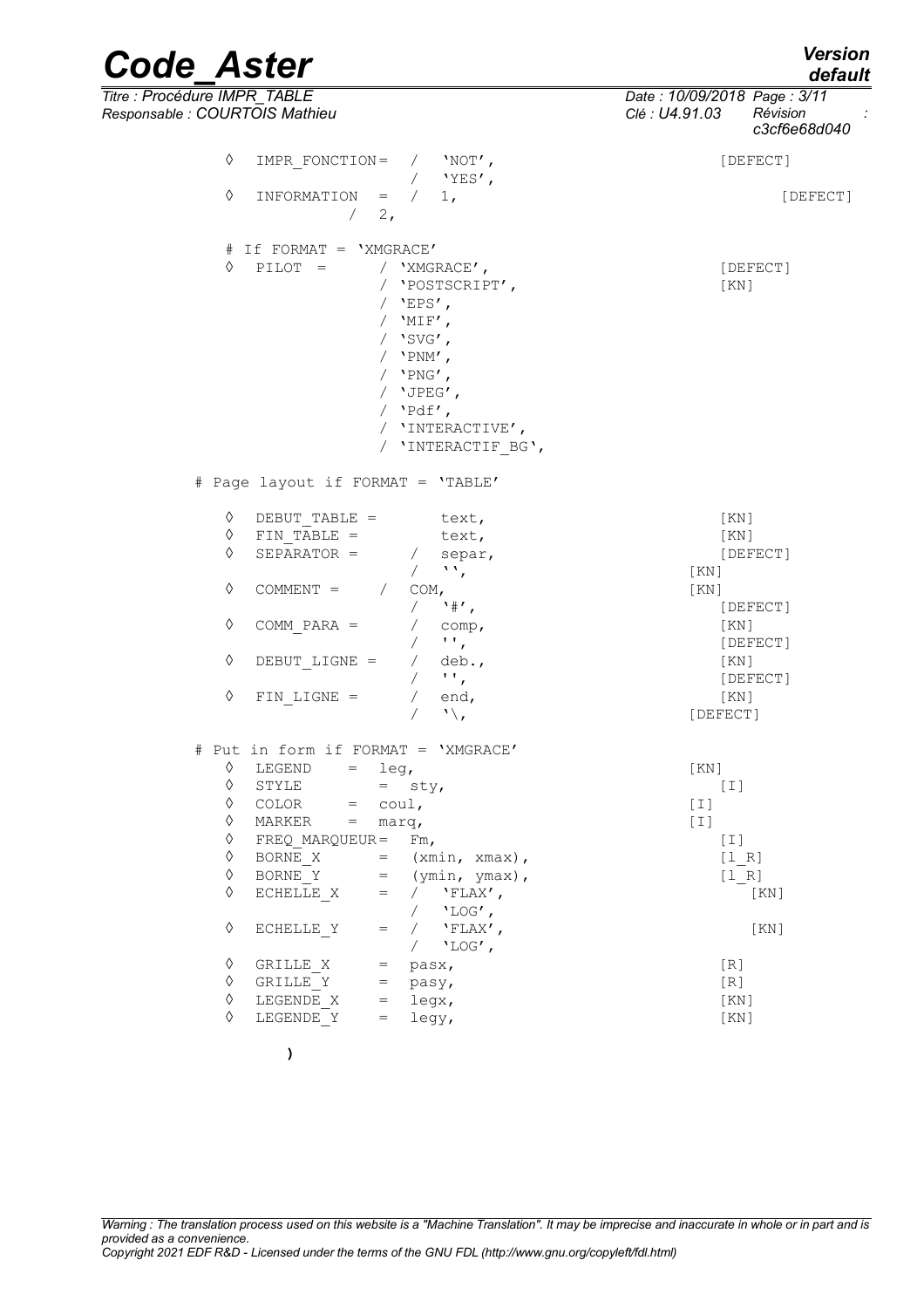$\overline{T}$ itre : Procédure *IMPR\_TABLE Responsable : COURTOIS Mathieu Clé : U4.91.03 Révision :*

## **3 Operands**

### **3.1 What one table ?**

One table is a structure of data of data-processing nature allowing to store a set of whole, real, complex values or character strings.

A table is comparable to the worksheet of a spreadsheet, i.e. one can see it like a list of **columns** in opposite. Each column has a field name, which we call **parameter**, and contains similar data of type: I, R, C, K8, K16, K24 or K32.

#### **Example:**

| NUME ORDRE     | <b>INST</b> | <b>NODE</b>    | G  |
|----------------|-------------|----------------|----|
|                | 10.         | N1             | 5. |
|                | 10.         | N <sub>2</sub> | 6. |
|                | 10.         | N3             |    |
|                | 10.         | N <sub>4</sub> | 8. |
| $\overline{2}$ | 20.         | N1             | 9. |
| $\overline{2}$ | 20.         | N <sub>2</sub> | 9. |
| 2              | 20.         | N3             | 8  |
| 2              | 20.         | N4             | 8. |
| 3              | 30.         | N1             | 7. |
| 3              | 30.         | N <sub>2</sub> | 6. |
| ς              | 30.         | N3             | 5. |

One can also see the table as a succession of recordings (which we will call **lines**). All the lines do not have inevitably the same structure (i.e. same parameters). For example:

| <b>ACTION</b> | <b>NUME ORDRE</b> | <b>INST</b> | <b>NODE</b>    | <b>DX</b> | DY  | <b>MESH</b>     | <b>SIXX</b> |
|---------------|-------------------|-------------|----------------|-----------|-----|-----------------|-------------|
| ENTITLE 1     |                   | 10.         | N1             | 3.        | 5.  |                 |             |
| ENTITLE 1     |                   | 10.         | N <sub>2</sub> | 6.        | ⇁   |                 |             |
| ENTITLE 1     |                   | 10.         | N3             | 8.        | 9.  |                 |             |
| ENTITLE 1     |                   | 20.         | N1             | 11.       | 12. |                 |             |
| ENTITLE 1     |                   | 20.         | N2             | 15.       | 13. |                 |             |
| ENTITLE 1     |                   | 20.         | N3             | 19.       | 18. |                 |             |
| ENTITLE 2     |                   | 20.         |                |           |     | MA1             | $-12.$      |
| ENTITLE 2     |                   | 20.         |                |           |     | MA <sub>2</sub> | $-14$ .     |

To print the contents of a table, the user will be able:

- to select the columns and the lines which he wants to print [§3.6]
- to choose a criterion of order of impression of the lines [§3.7]
- to choose the "format" of impression: in lines, tables,… [§3.8]

### **3.2 Operand TABLE**

 $\triangleleft$  TABLE = matable Name of the table which one wants to print

#### **3.3 Operand TITLE**

#### ◊ TITLE = title

Character string which will be printed before the table (and before the title possibly attached to the table). This chain can make it possible to better distinguish from the impressions of tables put end to end in the same file.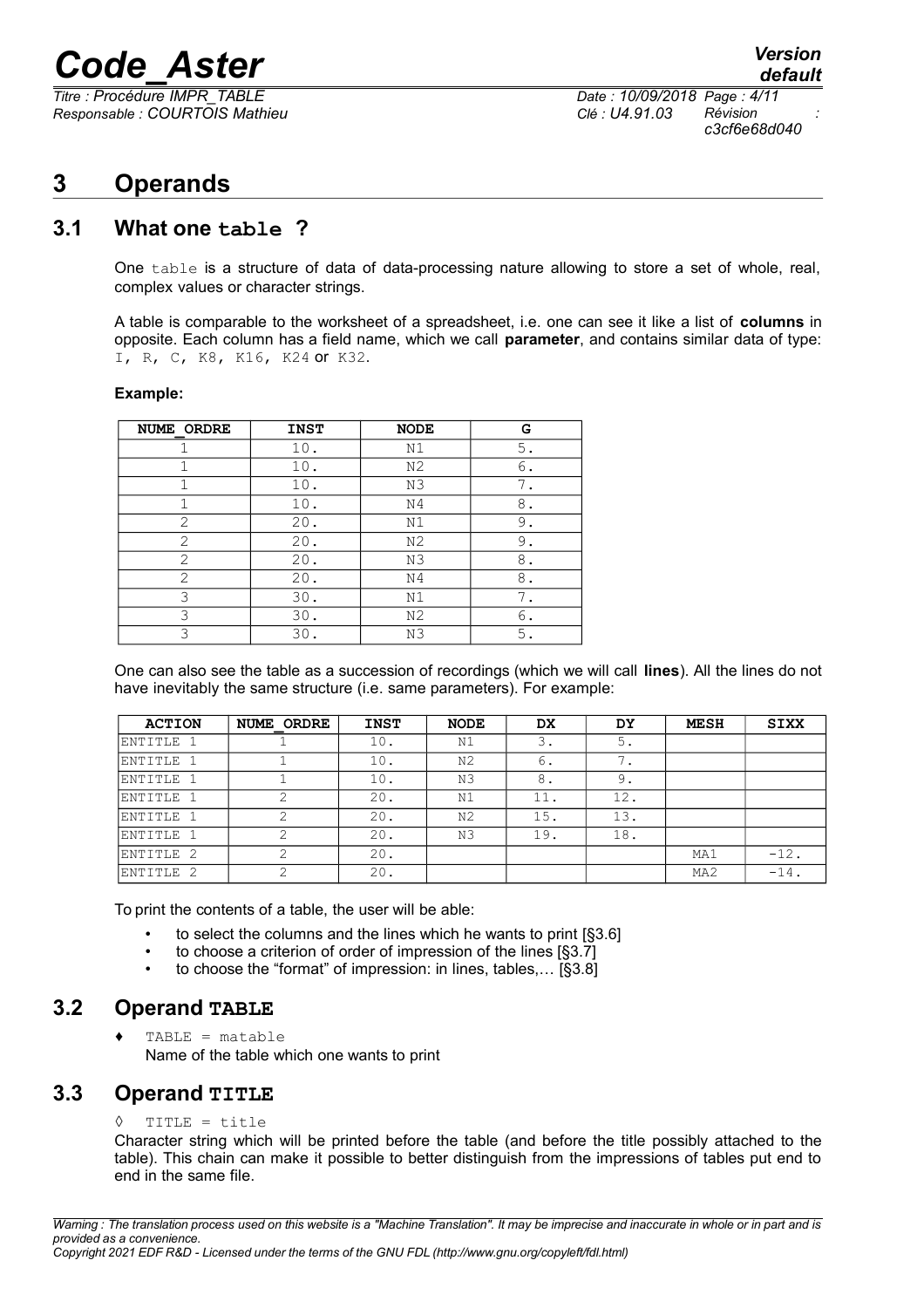*Titre : Procédure IMPR\_TABLE Date : 10/09/2018 Page : 5/11 Responsable : COURTOIS Mathieu Clé : U4.91.03 Révision :*

*c3cf6e68d040*

### **3.4 To select what one wants to print: keywords FILTER and NOM\_PARA, TOUT\_PARA**

The user chooses the columns to be printed thanks to the keywords NOM\_PARA and TOUT\_PARA. It chooses the lines to be printed thanks to the keyword factor (répétable at will) FILTER.

#### **3.4.1 Keyword FILTER**

The keyword factor FILTER allows to retain in the table only the lines checking certain criteria imposed by the user. **occurrences** keyword are added the ones to the others like **successive filters** (filters "AND"). For each occurrence of this keyword, one specifies the name of the parameter for which one imposes a condition, the type of condition (equality, not-equality, smaller,…) as well as the value associated with the condition.

#### **3.4.1.1 Operand NOM\_PARA**

◊ NOM\_PARA = para

para is the name of the parameter to which the constraint of filtering relates.

#### **3.4.1.2 Operand CRIT\_COMP**

◊ CRIT\_COMP = crit

crit is the type of the constraint of filtering.

| EQ       | "equality" for the entireties, the texts, realities or the complexes.<br>For the floating numbers (real or complex), this equality is evaluated with a |
|----------|--------------------------------------------------------------------------------------------------------------------------------------------------------|
|          | certain tolerance given by the keywords PRECISION and CRITERION.                                                                                       |
|          | (confer $EQ$ )<br>"not-equality"                                                                                                                       |
| LT       | "smaller than"                                                                                                                                         |
|          | Relations of order:                                                                                                                                    |
|          | - natural for the entireties and realities                                                                                                             |
|          | - alphabetical for the texts                                                                                                                           |
|          | - invalid for complexes                                                                                                                                |
| WΡ       | "larger than"<br>(confer $LT$ )                                                                                                                        |
|          | "smaller or equal to"<br>(confer $LT$ )                                                                                                                |
| GE.      | "larger or equal to"<br>(confer $LT$ )                                                                                                                 |
| VACUUM   | blank cell                                                                                                                                             |
| NON VIDE | nonempty cell                                                                                                                                          |
| MAXIMUM  | the line selected will be that which will have the maximum value                                                                                       |
| MAXI ABS | the line selected will be that which will have the maximum absolute value                                                                              |
| MINIS    | the line selected will be that which will have the minimal value                                                                                       |
| MINI ABS | the line selected will be that which will have the minimal absolute value                                                                              |
| REGEXP   | check the regular expression provided by VALE K                                                                                                        |

#### **Caution**

*In the orders of extraction EXTR\_TABLE/RECU\_FONCTION, criteria MINI/MAXI (and MINI\_ABS/MAXI\_ABS) select only one line checking the criterion, the last.*

*Whereas in the orders which handle the tables CALC\_TABLE/IMPR\_TABLE, all the lines checking these criteria are preserved.*

*The filter by regular expression is available only in CALC\_TABLE.*

#### **3.4.1.3 Operands VALE/VALE\_I/VALE\_C/VALE\_K**

These various keywords are used according to the type of the column associated with the parameter to which the constraint relates: entirety, reality, complex or text.

One gives in argument the value associated with the constraint; for example 12 if one is interested only in the sequence number 12. One can provide several values (valid for the tests of equality or inequality) to apply a filter "OR" (cf lower example).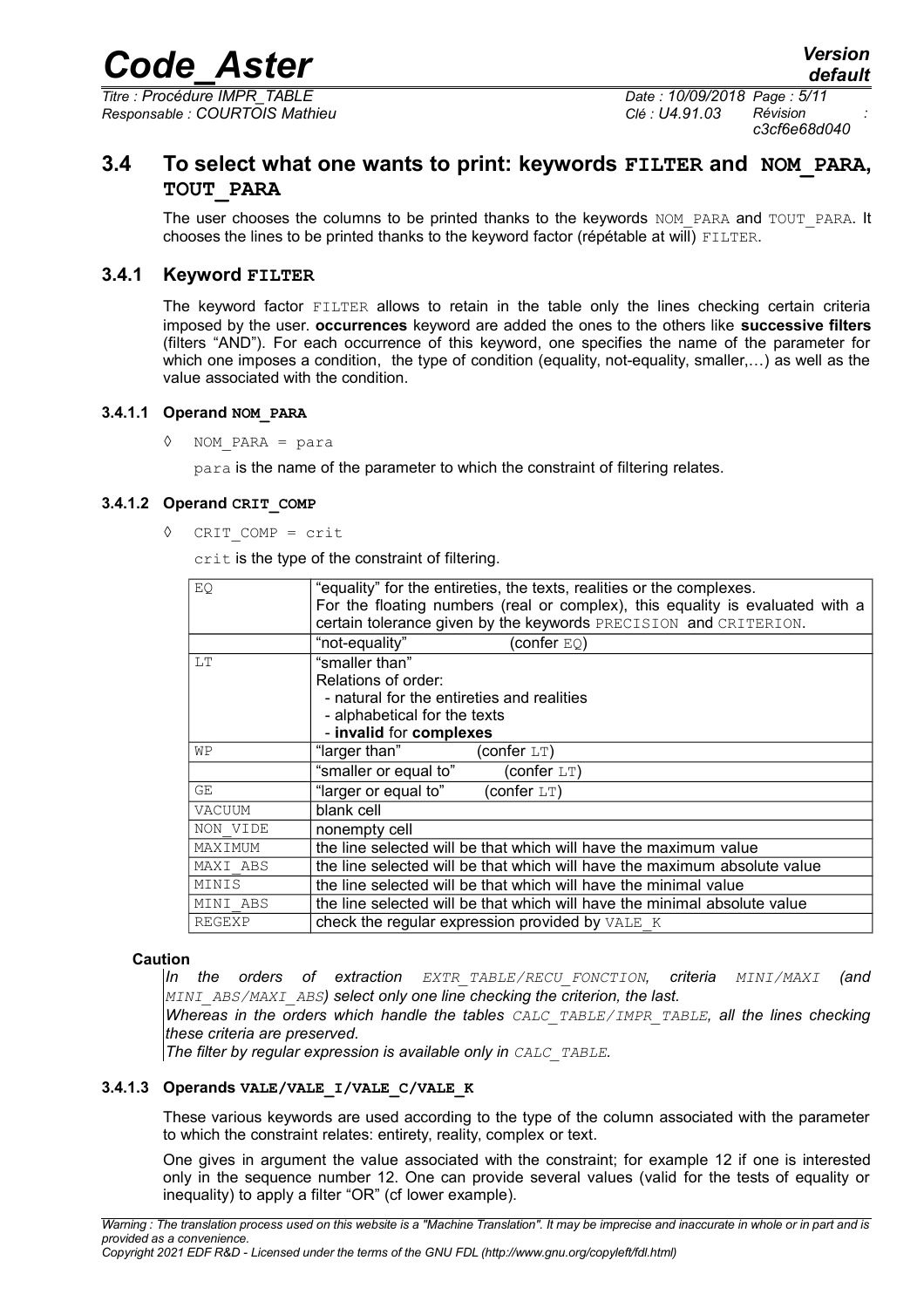*Titre : Procédure IMPR\_TABLE Date : 10/09/2018 Page : 6/11 Responsable : COURTOIS Mathieu Clé : U4.91.03 Révision :*

*c3cf6e68d040*

This operand is useless when the types of constraint are used: 'VACUUM', 'NON VIDE', 'MAXIMUM', 'MINI',…

VALE  $K$  is also used to provide the regular expression to check (CRIT COMP=' REGEXP'). Example: VALE  $K='\gamma N$  [MP] ' to preserve only the lines where, for the parameter chosen, the cell contains a character string which starts with a NR (capital letter) followed by a M or P, then if required of other characters (See the module Python Re for more details on the regular expressions).

#### **3.4.1.4 Operands CRITERION / PRECISION**

When the constrained parameter is of floating type (real or complex) and that the type of constraint is the equality (or not-equality), this equality is evaluated with a certain tolerance.

```
PRECISION = eps, eps is the tolerance
CRITERE= /'RELATIVE', |x-xref| < eps*|xref|/'ABSOLUTE' , |x-\text{xref}| < eps
```
#### **3.4.1.5 Example of use of the keyword FILTER**

If one specifies:

```
FILTRE= (F (NOM PARA= 'NODE', VALE K = ('N7', 'N12'),),
          F (NOM PARA= 'INST', CRIT COMP= 'WP', VALE= 3.0,),
          _<br>F (NOM_PARA= 'INST', CRIT_COMP= 'LT', VALE= 13.0,),
 ),
```
One thus selects the lines of the table such as the parameter  $NODE$  is worth ' $N7'$  or ' $N12'$  and such as the parameter INST that is to say understood enters 3. and 13.

#### **3.4.2 Operand NOM\_PARA**

If the keyword NOM\_PARA is absent, one will print **all** columns of the table.

If the user uses the keyword NOM PARA = will lpara, one will print only the parameters specified in the list will lpara and in the order of the list.

### **3.5 To order the lines of a table: the keyword factor SORTING**

**Only one** occurrence is accepted for the keyword factor SORTING.

#### **3.5.1 Operand NOM\_PARA = will lpara**

This keyword is used to specify the list of the parameters which will be used to order the lines of the table (there can be need for several parameters). In the event of equality on the first parameter, one uses the following…

#### **Note:**

*One can use for the sorting of the parameters which one does not print.*

#### **3.5.2 Operand ORDER**

This keyword is used to specify if one must use an order ascending or decreasing. By default, one sorts by ascending order.

The relations of order used are:

- the natural order for the entireties and realities,
- the alphabetical order for the texts and the names of concepts.

#### **Note:**

*One cannot make use of a parameter complexes to classify the lines of a table.*

*Warning : The translation process used on this website is a "Machine Translation". It may be imprecise and inaccurate in whole or in part and is provided as a convenience. Copyright 2021 EDF R&D - Licensed under the terms of the GNU FDL (http://www.gnu.org/copyleft/fdl.html)*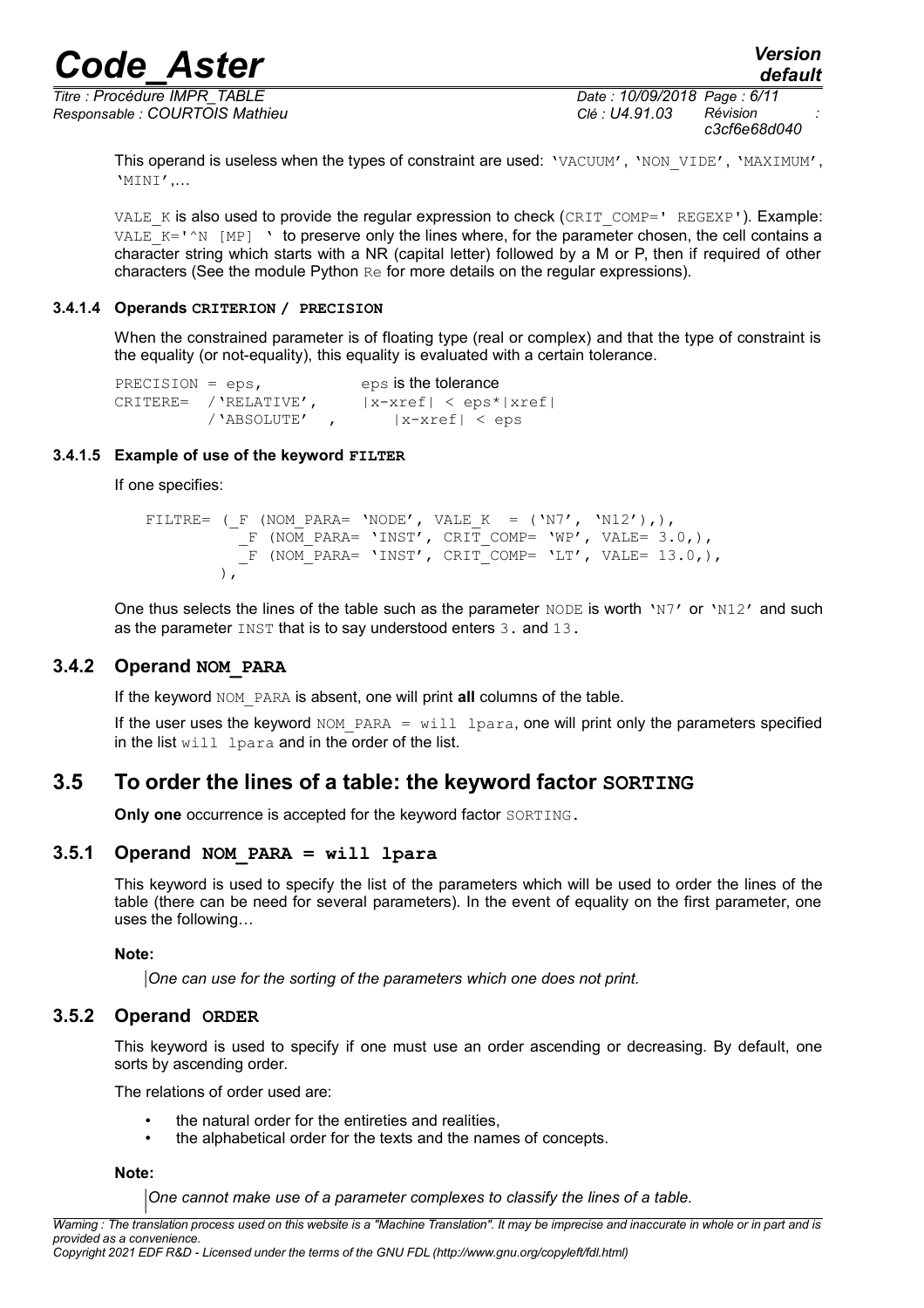*Responsable : COURTOIS Mathieu Clé : U4.91.03 Révision :*

*Titre : Procédure IMPR\_TABLE Date : 10/09/2018 Page : 7/11 c3cf6e68d040*

*default*

*For the parameters of the type NODE (or MESH ), the order is alphabetical because these parameters contain the name of the nodes (or of the meshs).*

#### **3.5.3 Example of use of the keyword SORTING**

If one specifies:

TRI= F (NOM PARA= ('NODE', 'INST'), ORDRE= 'GROWING'),

One will print the lines of the table in the alphabetical order of the nodes. If there exist several lines corresponding to a given node, it **second** sort criterion (INST) will be used to classify these lines.

### **3.6 Choice of the format of impression: keywords FORMAT, PAGINATION,**

**…**

By default the format of impression is the format 'TABLE', i.e. presentation in columns of the various selected parameters (as for the examples of this document). The EXCEL software $M<sup>T</sup>$  offer a set of tools allowing to exploit this kind of file: dynamic sorting, filtering, tables,…

#### **3.6.1 FORMAT = 'TABLE' or 'AGRAF'**

An example of table printed with the format 'TABLE' :

| INST | NODE           | DX  | DY  |
|------|----------------|-----|-----|
| 4.   | N7             | 3.4 | 3.8 |
| 4.   | N4             | 2.4 | 2.8 |
| 4.   | N2             | 1.4 | 1.8 |
| 8.   | N7             | 3.4 | 3.8 |
| 8.   | N4             | 2.4 | 2.8 |
| 8.   | N <sub>2</sub> | 1.4 | 1.8 |
| 20.  | N7             | 3.4 | 3.8 |
| 20.  | N4             | 2.4 | 2.8 |
| 20   | N2             | 1.4 | 1.8 |
|      |                |     |     |

The only difference between the format 'TABLE' and the format 'AGRAF' is that for this last, the columns of "text" (for example NODE above) are preceded by a "\".

#### **Note:**

*With the format AGRAF , no directive (file .digr ) is not produced, only the values (file .dogr ) are.*

#### **3.6.2 Page layout with the format TABLE**

One can define here appearance printed table: of a classical table in columns with a compatible format csv or HTML…

◊ DEBUT\_TABLE = text

The text printed before each table defines (by default, one prints a line of indents).

◊ FIN\_TABLE = text

It defines text printed after each table (nothing by default).

◊ SEPARATOR = separ

The separator used between two columns (a space by default) defines.

◊ COMMENT = COM

Character inserted at the beginning of line to indicate a line in comment (or titrates, # by default).

COMM\_PARA = comp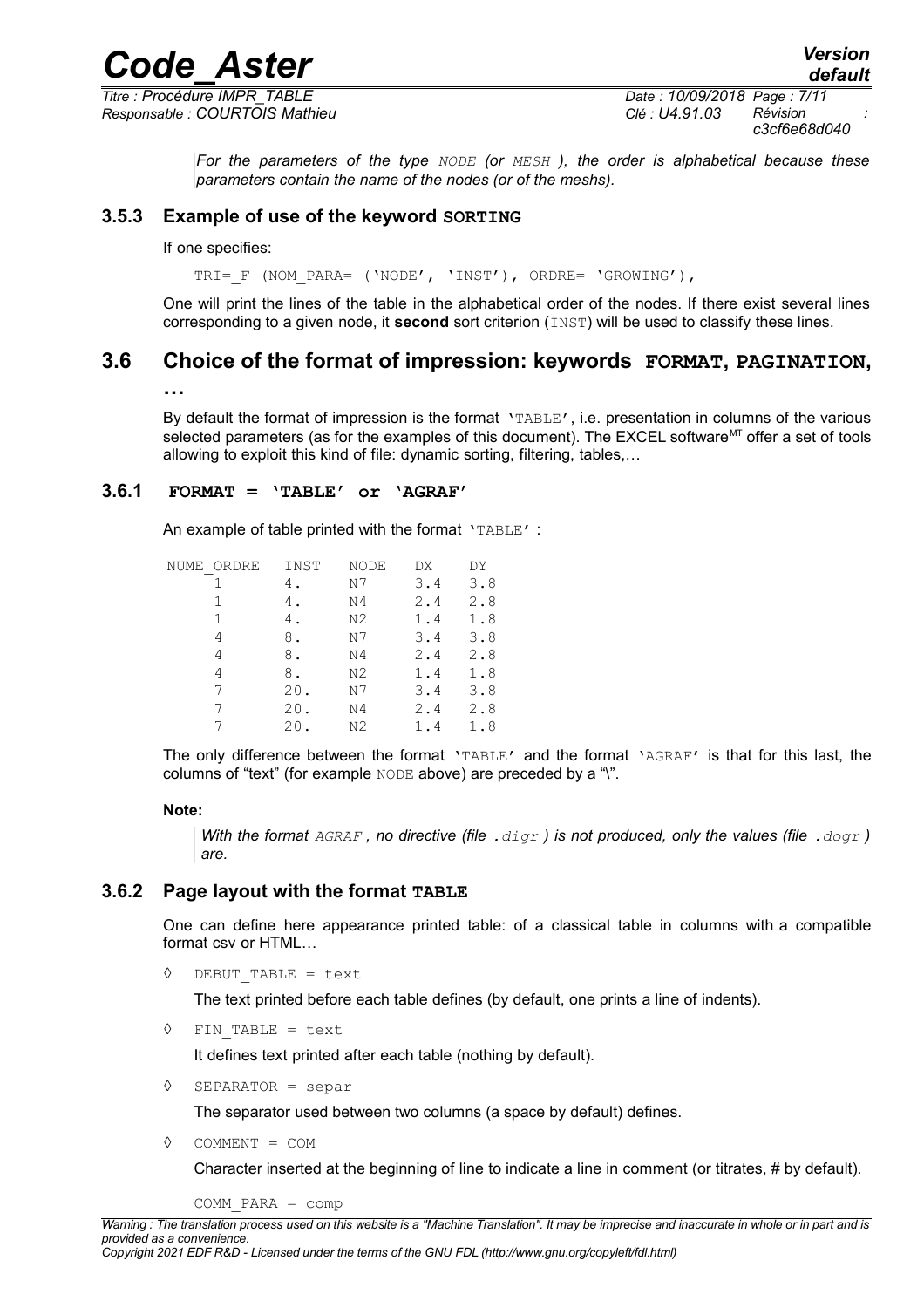*Responsable : COURTOIS Mathieu Clé : U4.91.03 Révision :*

*Titre : Procédure IMPR\_TABLE Date : 10/09/2018 Page : 8/11 c3cf6e68d040*

*default*

Character inserted for to put in comment the line of the labels (by default, no character is inserted).

◊ DEBUT\_LIGNE = deb.

Chain inserted into the beginning of each line (vacuum by default).

◊ FIN\_LIGNE = fine

Chain inserted at the end of the line ( $\vee$  by default).

#### **3.6.3 FORMAT = 'ASTER'**

The difference between the format 'ASTER' and the format 'TABLE' is the heading of the table and its last line. This difference is justified by the fact that a table printed with the format 'ASTER' can be read again by *Code\_Aster* (order LIRE\_TABLE [U7.02.03]).

Example:

```
#DEBUT_TABLE
#TITRE ASTER 6.03.11 CONCEPT TAB REAC CALCULATES THE 7/12/2002
#TITRE TABL POST RELE
 ENTITLE RESU NOM_CHAM NUME_ORD INST DY
K8 K8 K16 I R R R<br>MESSAGE RESU REACNODA 1 2.50000E-01-2
MESSAGE RESU REAC_NODA 1 2.50000E-01 -2.25146E+00
MESSAGE RESU REAC_NODA 2 5.00000E-01 -4.44089E+00
MESSAGE RESU REAC_NODA 3 7.50000E-01 -6.59515E+00
MESSAGE RESU REAC_NODA 4 1.00000E+00 -8.65972E+00
MESSAGE RESU REAC_NODA 5 1.25000E+00 -1.06742E+01
MESSAGE RESU REAC_NODA 6 1.50000E+00 -1.26438E+01
MESSAGE RESU REAC_NODA 7 1.75000E+00 -1.45569E+01
#FIN_TABLE
```
#### **3.6.4 FORMAT=' NUMPY'**

Numpy is a module Python of handling of tables.

The impression in this format produces a file which can be read again by the function  $\text{number of }$  $()$ .

Only the parameters (columns) real and whole (automatically converted into realities) are printed. The other parameters are ignored.

Lastly, the topology of the table is preserved: one finds a table numpy which comprises as much line than the table and as many columns as of real or whole parameters.

#### **Notice**

*In the case of a parametric calculation, one expects only one line in the printed table. To use CALC\_TABLE to filter the lines if necessary.*

#### **3.6.5 FORMAT = 'TABLEAU\_CROISE'**

The format 'TABLEAU CROISE' is reserved for the tables at double entry. The impression is done in the shape of a table which one documented the names of columns and the names of lines. This impression relates to the tables having 3 parameters. One represents the values of the one of the 3 parameters according to the 2 others.

Example: DX according to NODE and INST :

| DX FUNCTION OF NODE AND INST |  |  | 4, 8, 20,      |  |
|------------------------------|--|--|----------------|--|
| NOEUD/INST                   |  |  | N7 3.4 3.4 3.4 |  |
|                              |  |  | N4 2.4 2.4 2.4 |  |
|                              |  |  | N2 1.4 1.4 1.4 |  |

*Warning : The translation process used on this website is a "Machine Translation". It may be imprecise and inaccurate in whole or in part and is provided as a convenience.*

*Copyright 2021 EDF R&D - Licensed under the terms of the GNU FDL (http://www.gnu.org/copyleft/fdl.html)*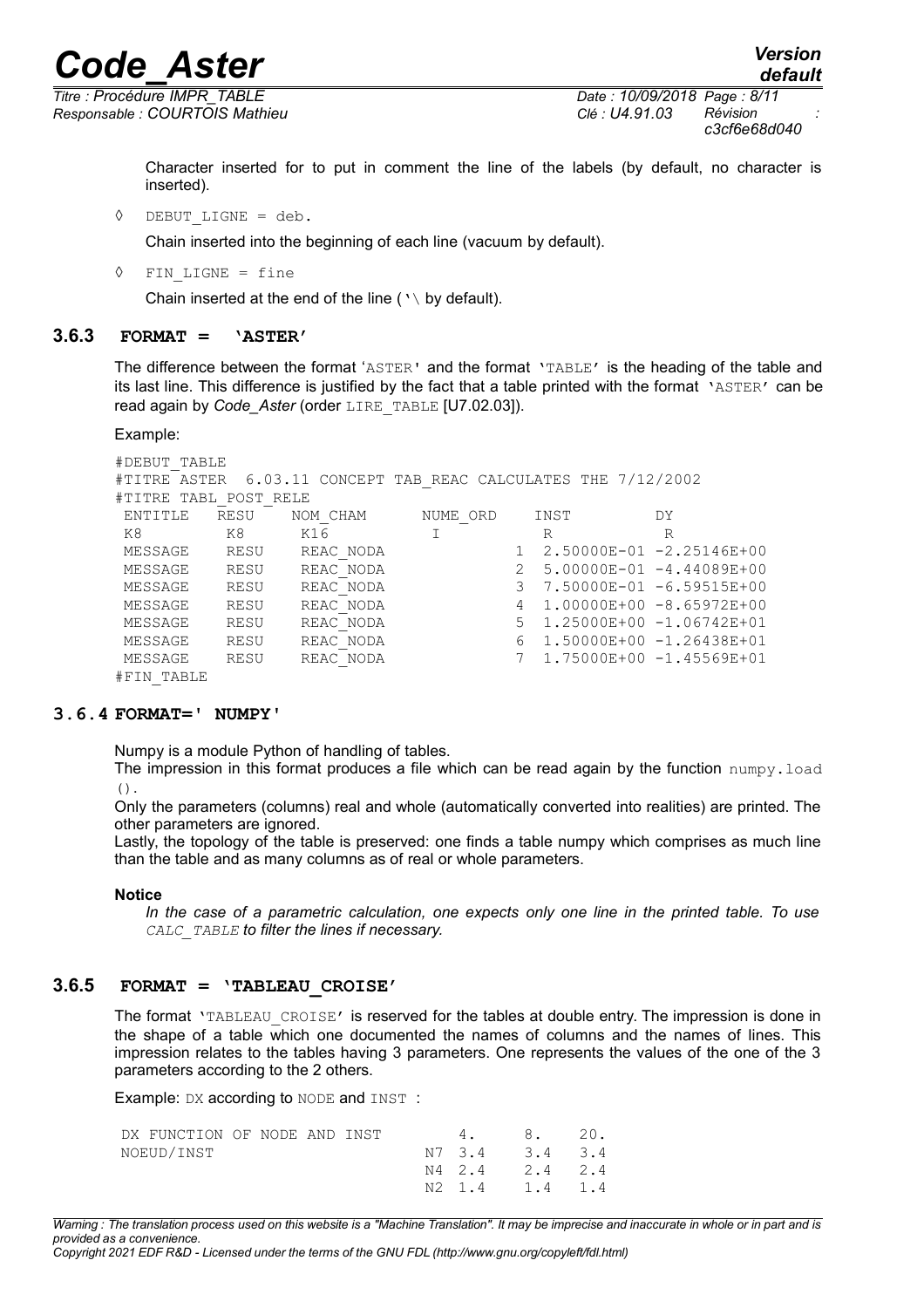*Titre : Procédure IMPR\_TABLE Date : 10/09/2018 Page : 9/11 Responsable : COURTOIS Mathieu Clé : U4.91.03 Révision :*

*c3cf6e68d040*

NOM PARA =  $('INST', 'NODE', 'DX')$ 

The parameter "filling out" the table is the 3<sup>ème</sup> list indicated by the simple keyword NOM\_PARA. The parameter "X-coordinate" is the  $2^{em}$  list indicated by the simple keyword NOM\_PARA. The parameter "ordered" is the  $1<sup>er</sup>$  list indicated by the simple keyword NOM PARA.

#### **Note:**

*If the table contains more than 3 parameters, one can use the keyword PAGINATION "to shell" the values taken by the other parameters (see example 3).*

#### **3.6.6 FORMAT = 'XMGRACE'**

This format makes it possible to produce a directly displayable file in xmgrace in the form of curve. One has the same features of working as in IMPR FONCTION.

If PILOT is not specified, one produces a data file for  $x_{\text{mqrace}}$ ; if PILOT is well informed and if the selected pilot is indeed available on the machine, one can directly produce a file postscript, png,…

Keywords of working of the graph: to see IMPR\_FONCTION [U4.33.01].

#### **3.6.7 Operand PAGINATION**

This keyword is used to print a table per pieces (like a set of smaller tables). One gives a parameter list (lpagi) who will be shelled and printed like titles of the small tables.

The list of the parameters of pagination ( $l$  $p$  $q$  $q$ ) must be included in the complete listing of the parameters which one wants to print  $(will \text{ lpara})$ .

If one wants to use the pagination and the format 'TABLEAU CROISE', it is necessary that the list will lpara, once one withdrew the parameters to him of  $l$   $p$ agi that is to say formed by 3 residual parameters. These 3 parameters will be used for the presentation in table [§3.4.3].

Example: FORMAT= 'TABLEAU', PAGINATION = 'NODE'

NODE: N7

| NUME ORDRE<br>1<br>4<br>7<br>NODE: N4 | INST<br>4.<br>8.<br>20. | DX.<br>3.4<br>3.4<br>3.4 | DY<br>3.8<br>3.8<br>3.8 |
|---------------------------------------|-------------------------|--------------------------|-------------------------|
| NUME ORDRE                            | INST                    | DX.                      | DY                      |
| 1                                     | 4.                      | 2.4                      | 2.8                     |
| 4                                     | 8.                      | 2.4                      | 2.8                     |
| 7                                     | 20.                     | 2.4                      | 2.8                     |
| NODE: N2                              |                         |                          |                         |
| NUME ORDRE                            | INST                    | DX.                      | DY.                     |
| 1                                     | 4.                      | 1.4                      | 1.8                     |
| 4                                     | 8                       | 1.4                      | 1.8                     |
| 7                                     | 20.                     | 1.4                      | 1.8                     |

#### **3.6.8 Operand FORMAT\_C**

For the complexes, two formats of impression are available (module/phase by default or real/left part imaginary).

#### **3.6.9 Operand FORMAT\_R**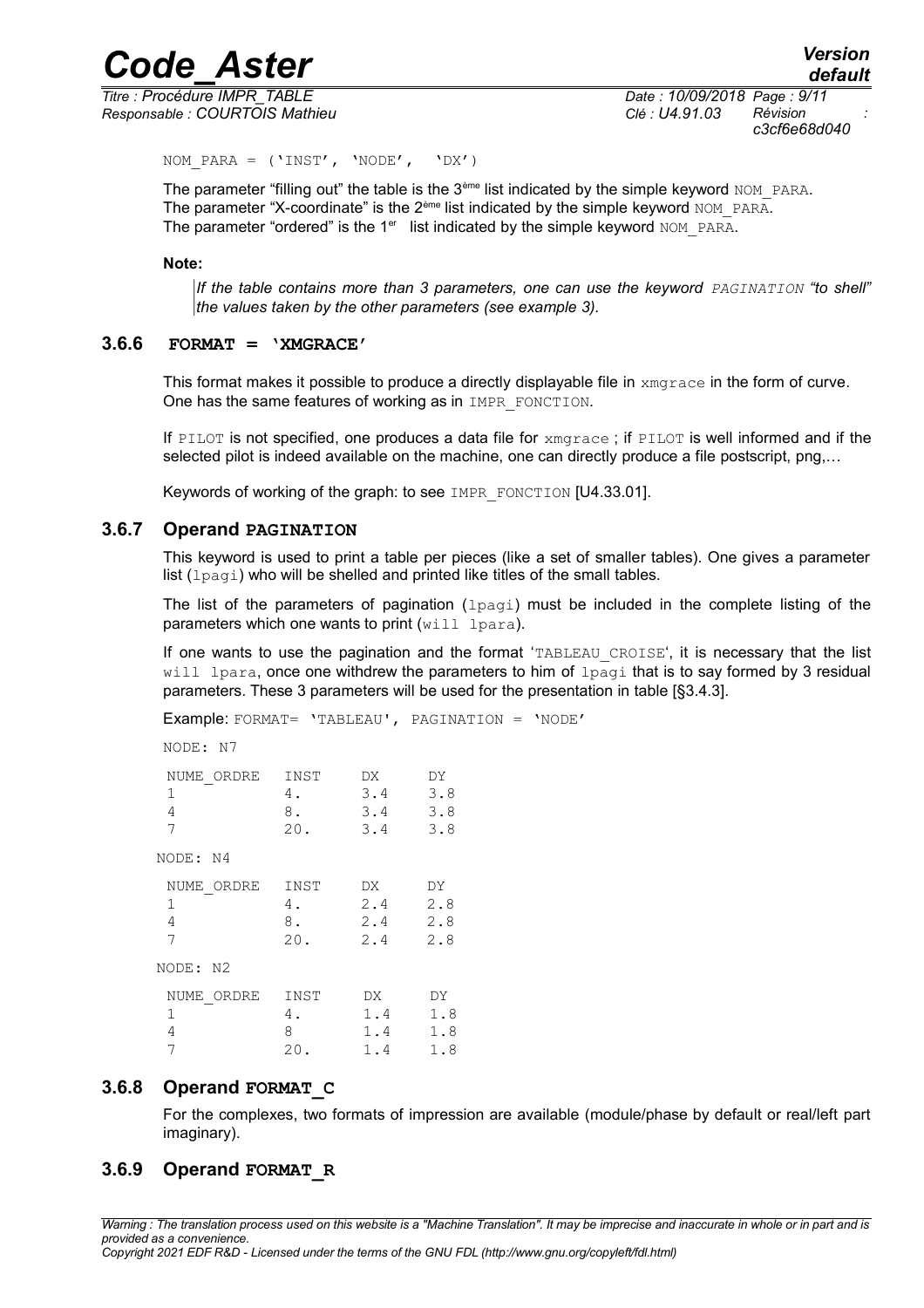*Responsable : COURTOIS Mathieu Clé : U4.91.03 Révision :*

*Titre : Procédure IMPR\_TABLE Date : 10/09/2018 Page : 10/11 c3cf6e68d040*

This keyword makes it possible to choose the number of decimals printed for each floating number: (reality or complex).

One uses for that the syntax of FORTRAN.

For example, for the value by default:  $E12.5'$ , one will print each floating number on 12 characters, with 5 decimals and in scientific notation (with an exhibitor).

#### **3.6.10 Operand IMPR\_FONCTION**

For the tables containing in their cells of the names of function, this keyword makes it possible to indicate that one wants to also print it **contents** functions referred in the table.

One prints initially the table (as he was seen above) then one "buckles" on all the functions contained in the printed part of the table and one prints these functions (like does it the order IMPR\_FONCTION).

### **3.7 Operand INFORMATION**

◊ INFORMATION = inf

Print in the file "message" of the additional information if  $inf=2$ . Nothing occurs if  $inf=1$ .